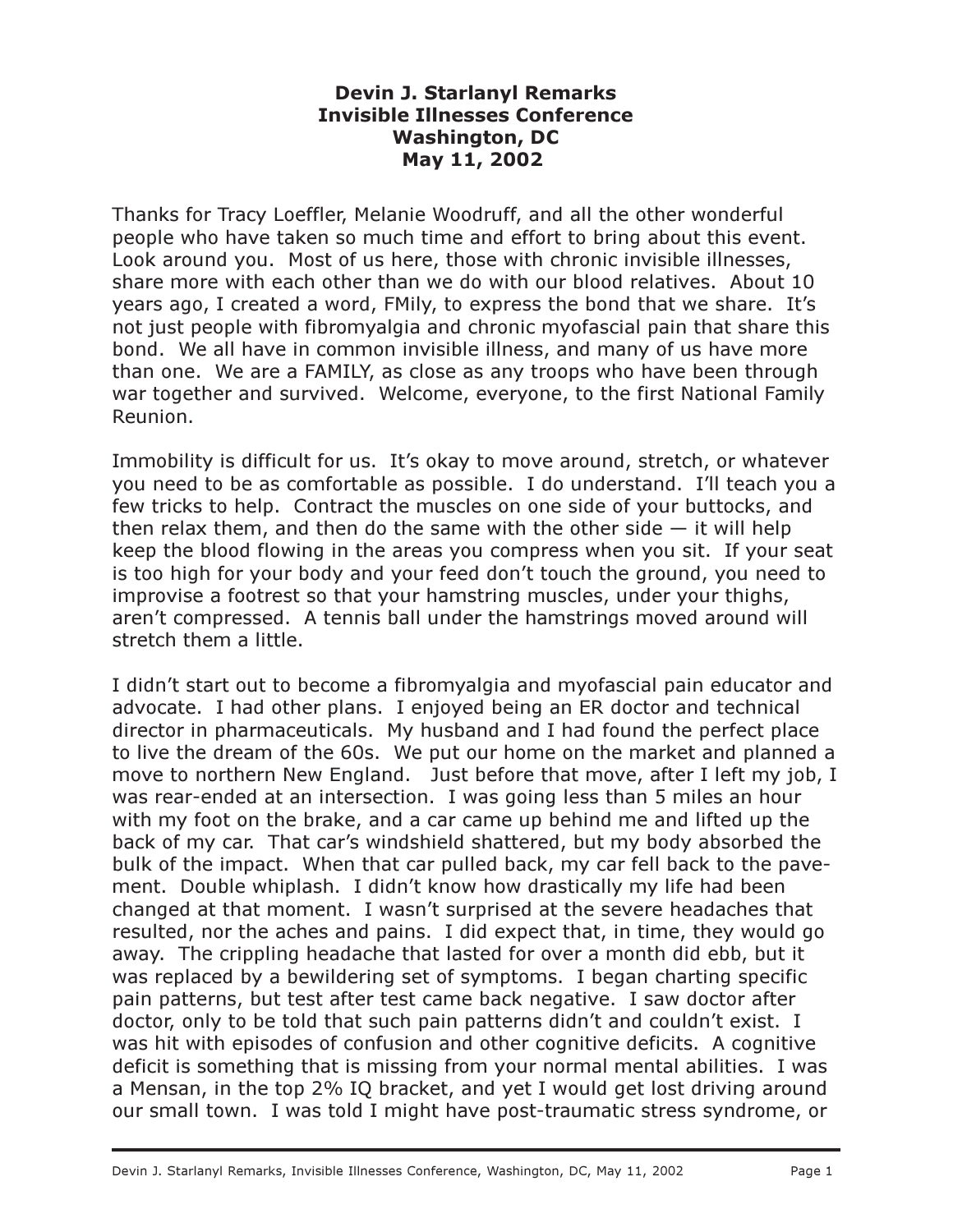that I was burned out from working the ER and looking for an excuse to quit. One doctor told me I was just out of shape, gave me repetitive exercises and told to "work it off". I weighed 105 lbs. at the time. I had been extremely active, often working over 80 hours a week at jobs I loved, and played goalie in ice hockey games. I became really confused. I knew I was impaired, but the doctors that I was seeing seemed even more impaired. I did my own research.

Eventually, I found the medical texts "Myofascial Pain and Dysfunction: The Trigger Point Manuals" by Drs. Janet Travell and David Simons. There were the exact pain patterns I had been describing. One myofascial trigger point after another, complete with referral pattern and associated symptoms, were revealed in page after page of these texts. Here is the trigger point, this is what causes it, this can perpetuate it and this is how to diagnose and treat it. This is how you can prevent it. Relief flooded my whole being. That was replaced by anger. Why didn't those doctors know this information? Most of you here have myofascial trigger points, and many of you don't know about them either.

One night in 1993 I visited the nearby small city of Keene, NH, because their hospital had advertised a fibromyalgia support group. The group facilitator didn't show up that night, and they were turning the people away. I knew what it took to get out to a meeting at night when you had fibromyalgia. I spotted a hospital VP who knew me. I explained the situation to him, and I held the meeting. I started talking and listening and found that although these folks had been meeting for over a year, they knew very little about fibromyalgia, most of that was incorrect, and they had never heard of myofascial pain or trigger points. One of the people followed me out to the parking lot and insisted I start a group in Brattleboro. We started the group a few weeks later, and it is still going.

By then, I had hooked up with David Simons, one of the authors of the medical texts that had opened my eyes. He has been my mentor, advisor and friend ever since. I started writing handouts for the support group. Dr. Simon looked at my first symptoms list, discussed it with Janet Travell, and said, no, you've got to separate the symptoms of myofascial pain from fibromyalgia, even if patients have both, because they must be treated differently. I found that the few doctors who knew about myofascial trigger points knew little or nothing about fibromyalgia. The doctors working on fibromyalgia knew little or nothing about myofascial pain. This is still the case, but it is getting better.

I became a consultant on the Internet support group fibrom-l, and started holding free counseling sessions in my home to help local people figure out where their symptoms were coming from. I thought there would be a finite number of people, but they kept coming. I talked with over a thousand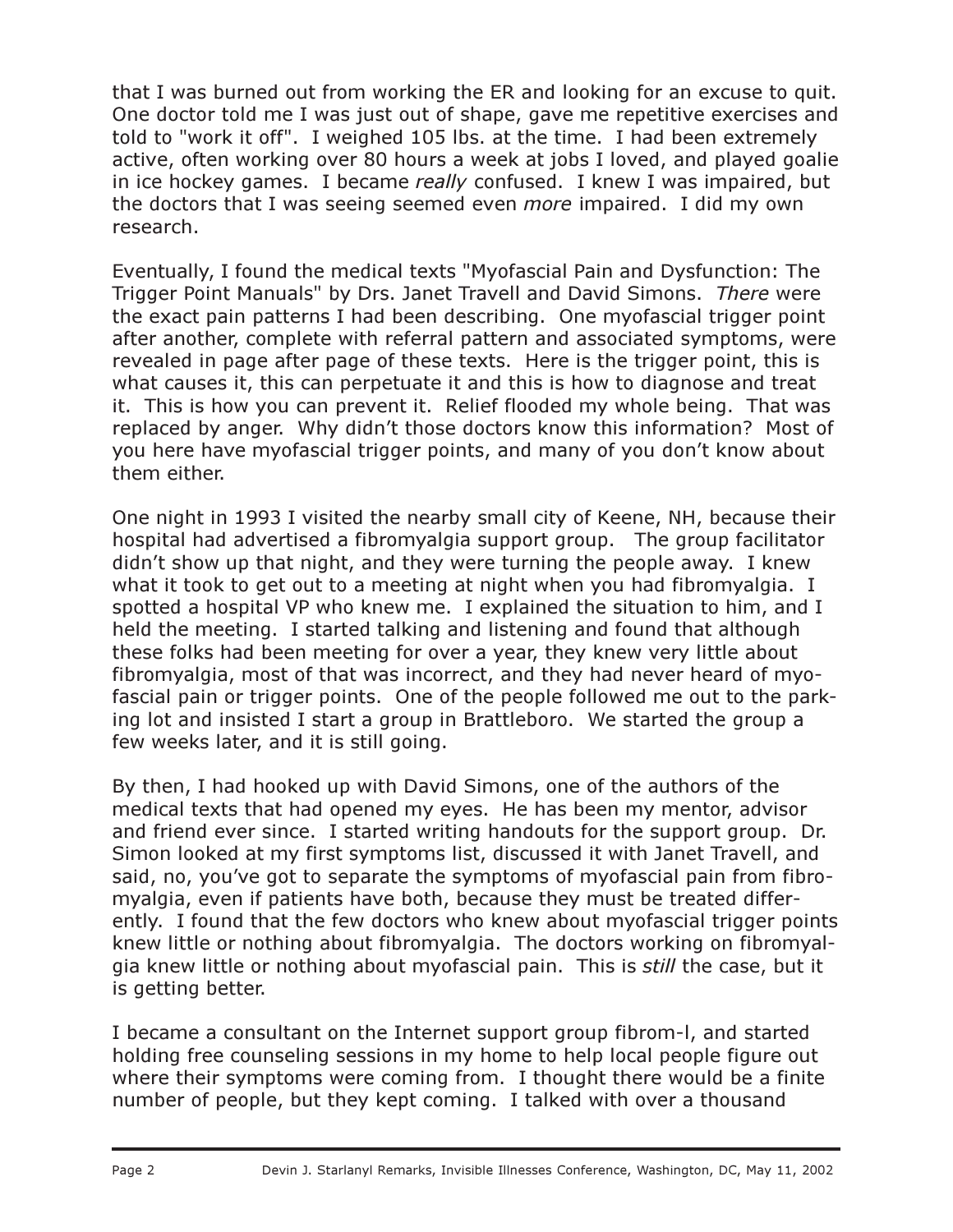people on the net and in person. I was getting calls at my house at all hours, and at one time I was getting about 700 emails a day. I was also writing a science fiction. Trauma surgery is out of the question when you have a problem buttoning your blouse. I told God that if She wanted me to keep at this work, I needed a publisher or I needed to win the lottery. One person who came to see me insisted that I had to write a book on fibromyalgia and myofascial pain, because the workload was wearing me down and yet there were millions of people who needed the information. Again, I insisted that I couldn't do that, and I had told the same to many other people who had encouraged me to write down what I knew. My fingers had TrPs, and my arms, and the repetitive motion and the sitting, would be disaster for my own health. She persisted and said she would help. She had the publisher. I prayed. I told God I couldn't do it. God said I could, and I would get what I needed.

Since then, I have written 3 medical books. I even wrote science fiction that is tied in with fibromyalgia and myofascial pain. I hope it is the first of a series. (I think I love science fiction because I am looking for a planet with a 186-hour day so that I can get my work done.) I also hoped people who wouldn't read the medical self-help books, especially our companions and family members, would read the science fiction and finally "get it." My coauthor, Mary Ellen Copeland, asked, "Do you realize what we are doing here?" I said, "Yes. We are trying to revolutionize medical care." We are still working on that. My mission has caused me to meet some of the top researchers in the world. I have also met many other amazing people, those with invisible illnesses. They are the ones who have been through the fire and survived. That experience changes people, and some of the changes are very positive.

Many invisible illnesses are not well understood by medical care providers and insurance companies. Just last Tuesday, one nurse wrote me that she had been diagnosed with traumatic fibromyalgia. Her doctor told her it would "burn itself out" in 5 years. That same day a man wrote that his neurologist told him he couldn't have fibromyalgia because it was a women's disease. A woman  $-$  the same day  $-$  told me her doctor said treating her myofascial trigger points didn't make sense because she had too many of them. This lack of training and misinformation must change, because we are the ones paying for our doctors' ignorance.

The media is paying more attention but is often full of misinformation. Did any of you catch Tom Brokaw reporting on "Fee-bro-malasia"? At least he did say something about it, and that erases some of our invisibility. Let me clarify something. All widespread pain is not fibromyalgia. Chronic myofascial pain can be widespread, for example, and hypothyroid, HIV and medication side effects can cause widespread pain. All people with chronic fatigue don't have Chronic Fatigue Immune Deficiency Syndrome. The two terms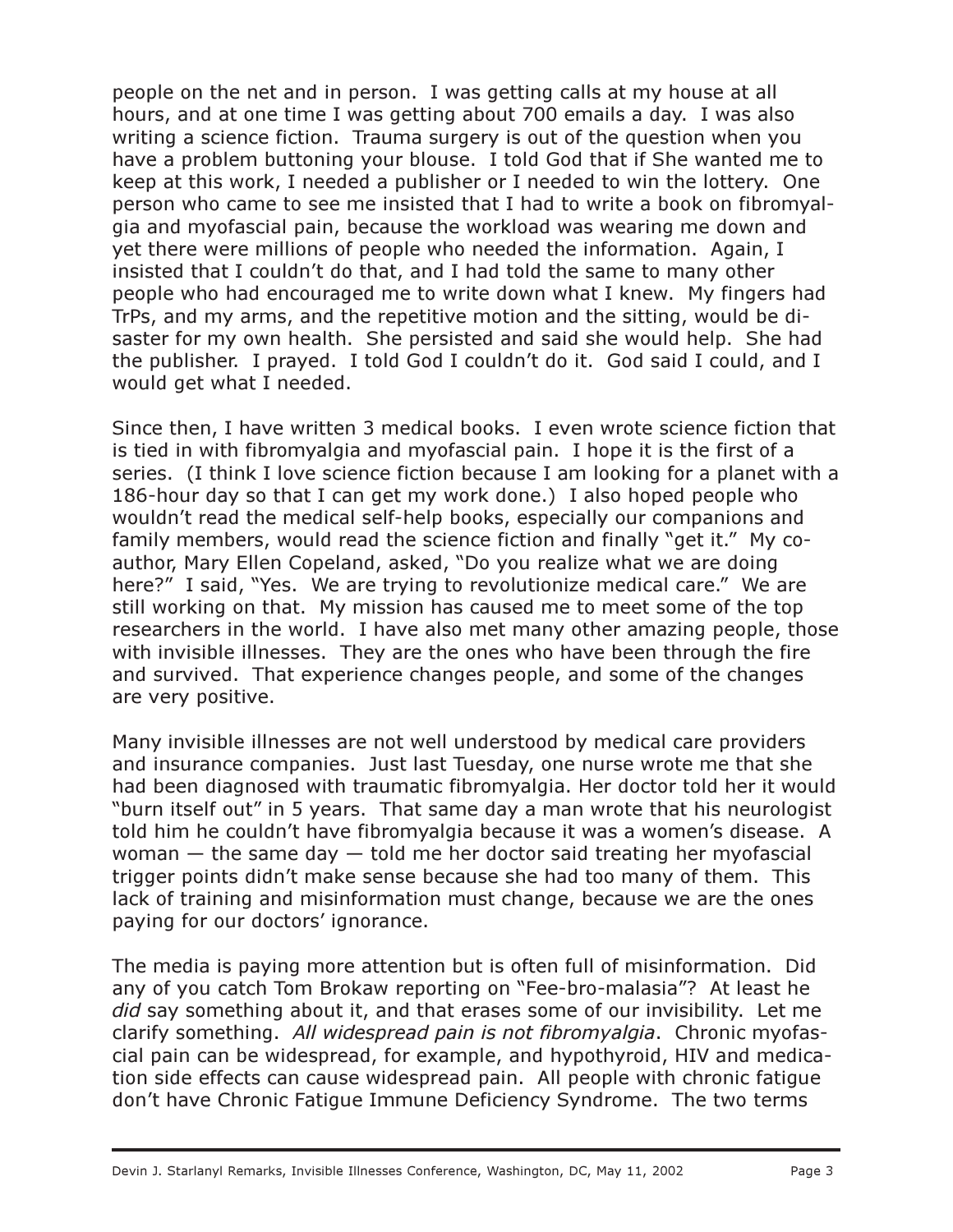should not be used interchangeably. People who regularly overwork may have chronic fatigue, but they have no idea what CFIDS is all about. They have never had to leave their shopping cart in the checkout isle and struggle to make it to their car before they collapsed.

Studies show over half of Gulf War veterans with unexplained musculoskeletal pain meet the criteria for fibromyalgia, and a significant number of the veterans with unexplained fatigue have CFIDS. Many doctors and patients get these conditions mixed up, and there is a lot of overlapping, although research indicates that some of this overlapping may be due to doctors misunderstanding the cause of the symptoms. I will try to clarify some of this today. Some of you diagnosed with fibromyalgia may not have it, and many of you with other invisible illnesses may have fibromyalgia and/or myofascial trigger points causing or contributing to a substantial number of your symptoms and this is important, because you may be able to do a lot for those components of your illness. Everything I am telling you today is documented by medical journal articles and texts. The reason I put so much documentation in my last book on a chapter-by-chapter basis is so that readers can educate their doctors and other care providers who may not be aware of current research. Too many of us are spending a lot of time and effort to educate our doctors and paying for the privilege. There are too many care providers out there taking your money and then saying that these conditions don't exist, or that they are all the same. The facts are the facts, and the disbelievers will just have to get over it. There is a big difference in not understanding a condition and refusing to believe it exists. Fortunately, patients now have options. More and more doctors and other care providers are hungry for information, and the research is coming out faster than anyone can integrate it all. Doctors and other care providers who insist that these conditions don't exist are simply bragging about their ignorance and warning patients to stay away from them. There are only three types of doctors: those who can treat and diagnose your illness, those who are willing to learn to diagnose and treat your illness, and your former doctors. There are options. Once these scoffers start losing patients, some will realize that it is in their own interest to educate themselves. Hit them in their money bone.

Last week at the National Fibromyalgia Partnership Orlando Seminar, Dr. Roland Staud talked about his research that shows that there are demonstrable biological changes in fibromyalgia that keep the pain sensation going. There are changes at the spinal cord level and at the gene transcription level. The central nervous system can change its response to a given stimuli, and that is what happens in FMS. The pain response gets stronger, and the pain does not decay as quickly. Eventually, the pain level does not return to normal, and then additional stimuli add on to that higher level. Fibromyalgia is not all in your mind. It is real.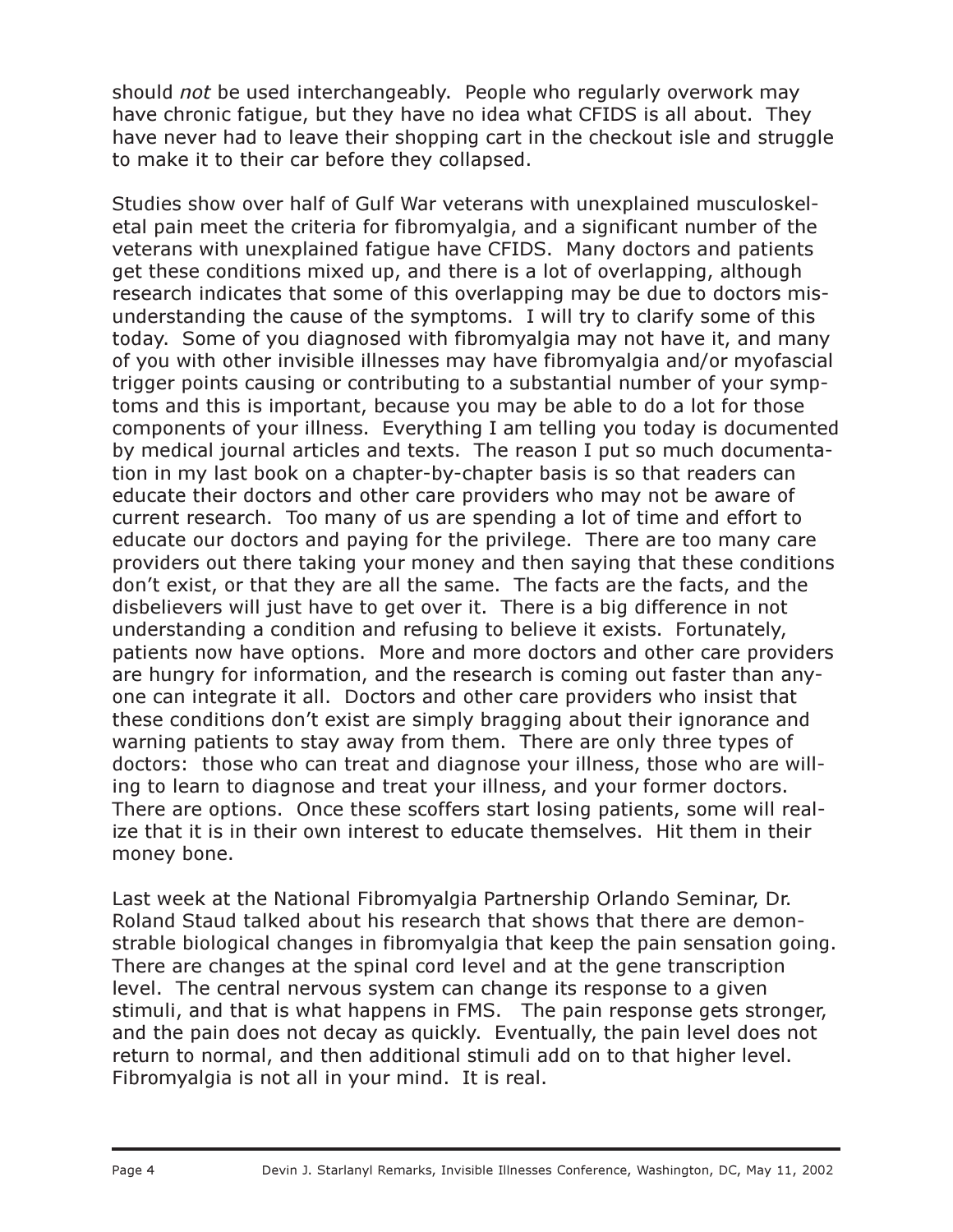People with invisible illness share more than the understanding of what it means to struggle over a hidden obstacle course while others unknowingly breeze by on the freeway of life. When you have more than one of these conditions, the combination can be disastrous, with much greater pain, fatigue and other symptoms than most doctors realize. We, on the other hand, realize this all too well. Many of us share perpetuating factors. Perpetuating factors are factors that contribute to and aggravate your illness. For all invisible illnesses, identifying and dealing with perpetuating factors is your key to achieving a better quality of life. Fibromyalgia, for example, is not progressive. If your illness is getting significantly worse with time, there are one or more perpetuating factors that have not been properly addressed. If you identify and deal with your perpetuating factors thoroughly and promptly, your symptoms should ease considerably. If you go into flare, a time when symptoms worsen and new symptoms develop and pain clouds your life, that is a sign that one or more perpetuating factors are out of control.

Drs. Janet Travell and David Simons, the founders of myofascial medicine, isolated many common perpetuating factors for myofascial pain. I'll be talking more about that condition, and them, a little later. One word of caution. Just because one person has found his or her one perpetuating factor and become symptom free, that doesn't mean they have found a cure for everyone. Each of us is unique. That's what makes treatment so complex. There is no place for cookbook medicine with these conditions. Doctors can't say, "you have such and such illness, take this medication and you will be better in such and such time". It doesn't work that way. We are not looking at one big puzzle. Each patient is one big puzzle, and we have to be willing to find all the pieces for each one until each of us is whole.

Many of us have symptoms in common. Multiple Chemical Sensitivity can include headaches, muscle weakness tremors, coughing, watery eyes and fatigue. All of these symptoms may be caused by myofascial trigger points, even in people with Multiple Chemical Sensitivity. Often, if you treat the myofascial component, it decreases the total symptom load enough so that the rest can be more easily managed. Chemical sensitivity can be a perpetuating factor of any illness. Research shows that every one of us has traces of pollutants inside his or her body. Both FMS and MCS patients may have sensitivities and odd reactions to medications. Research shows that MCS neurological sensitization is similar to that which occurs in FMS. One study found that 21% Post Traumatic Stress Syndrome patients had unsuspected fibromyalgia. I have a feeling that most of us with localized pain have myofascial trigger points.

Fibromyalgia is not the same as CFIDS, although they may both have neuroendocrine dysfunctions as part of their picture. Substance P in cerebrospinal fluid of CFIDS patients is within normal range, but it's increased in FMS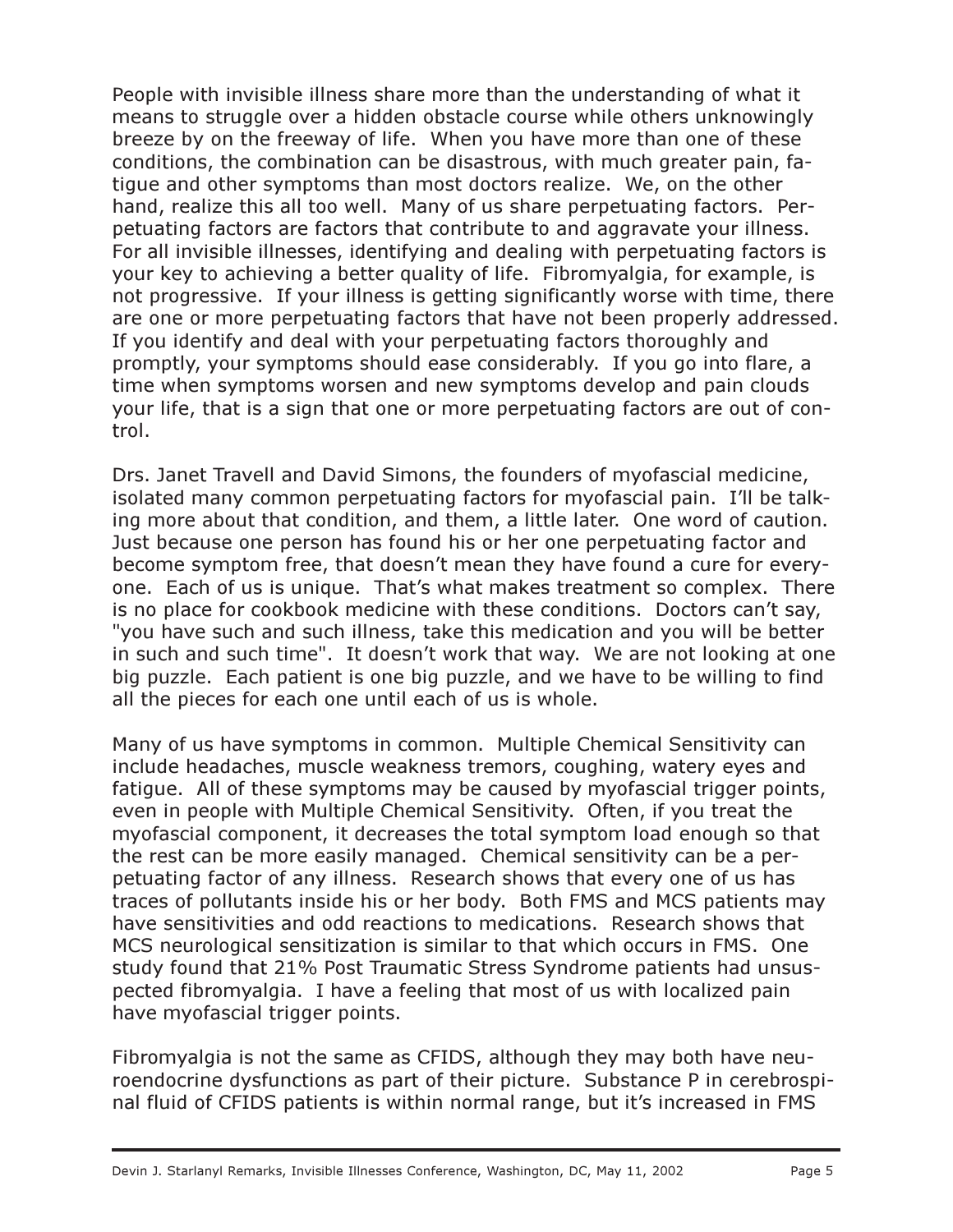patients. Another study points out that, "In fibromyalgia, there is a condition of physiological hyperarousal. In CFIDS, a blunted response, the exact opposite, occurs." With many invisible illnesses, symptoms can vary from day to day and hour to hour. Healthy people, especially insurance companies, have difficulty understanding this. Some of them, especially fibromyalgia, have times of flare. Flare is a time of sensory overload, with overwhelming symptom intensity when you are least prepared to cope with it. Many of us with heightened sensitivity deal with sensory overload. We have so much neurotransmitter traffic and it is so dysfunctional, the brain has great difficulty dealing with the input.

MCS: Multiple Chemical Sensitivity is a chronic condition with symptoms that recur reproducibly, in response to low levels of exposure to multiple unrelated chemicals that improve when the chemicals are removed. This may include symptoms affecting multiple organ symptoms. For example, muscle pain can may be a symptom of MCS if muscles are the target organ. A state health dept survey in NM and CA found 2-6% of the civilian population have a diagnosis of MCS, with higher rates among the military. 16% of civilians reported unusual sensitivity to common everyday chemicals. American Lung Assn, AMA, US Environmental Protection Agency, US Consumer Product Safety Commission state, "...complaints [of MCS] should not be dismissed as psychogenic, and that a thorough work up is essential". They recommend that MCS be formally diagnosed  $-$  in addition to other disorders that may be present. In one study on environmental chemical intolerance (CI), they found a possible relationship to CFIDS and Fibromyalgia, wherein individual differences in susceptibility to neurohormonal sensitization (amplification) of responses may add a disabling intensity to multi-system dysfunctions in CI. Fibromyalgia is the commonest cause of widespread pain (Bennett, 1995), yet it usually remains undiagnosed for years, during which the patient is untreated, mistreated or undertreated, or a combination thereof. Fibromyalgia, like many other conditions, is not curable right now, but it is very *treatable*, and there are many different ways in which you can regain some measure of control in your life, and considerably improve your health and quality of life. FMS is not musculoskeletal. A recent study titled, "Is fibromyalgia a neurological disease?" The answer was a resounding YES!

Any brain trauma, including whiplash, can start the neurotransmitter cascade of fibromyalgia, especially if you have the genetic tendency to develop it. Doctors, and insurance companies, must understand that X-rays and other imaging studies cannot document neurotransmitter imbalances and soft tissue injuries. That makes them no less real. The American College of Rheumatology, American Medical Association, The World Health Organization, and the National Institutes of Health accept fibromyalgia as a legitimate clinical entity. There is no excuse for doctors "not believing" in its reality. At the Travell Focus on Pain Seminar 2000, I. Jon Russell, MD, the editor of the Journal of Musculoskeletal Pain, mentioned the use of the Functional MRI.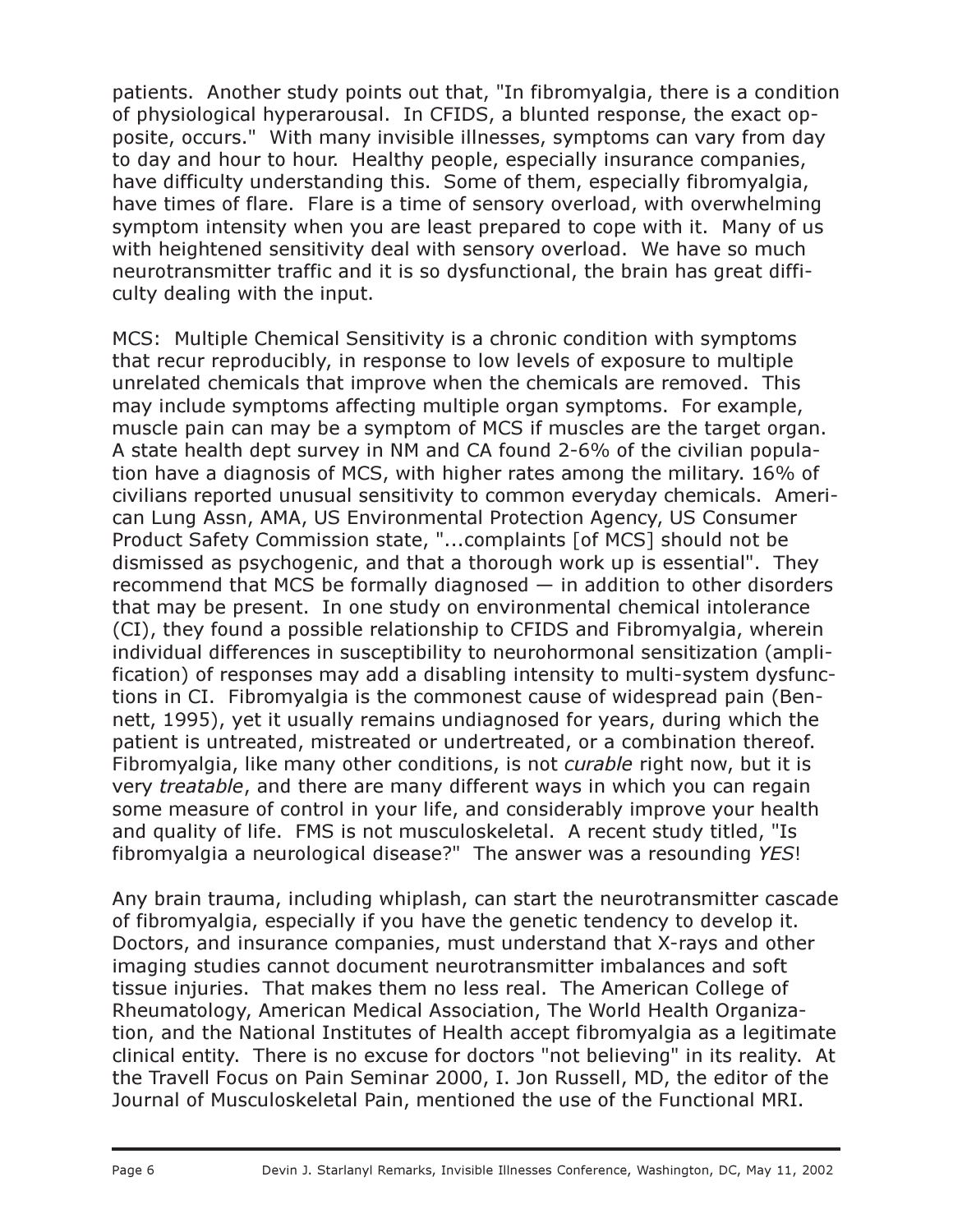This imaging device shows the brain in action. In a healthy individual, when you pressed on a tender point site, there was a minimal response, but in a patient with fibromyalgia, "...the result was wild  $-$  the whole brain went crazy". Those Functional MRIs are documentation that something is happening to people with fibromyalgia that doesn't happen to others.

The brain perpetuates fibromyalgia, whatever the initiating trigger might have been. In a healthy brain, when a signal goes in to the thalamus or limbic system, there are filters that allow us to think about that stimulus and decide what appropriate actions are required. In Fibromyalgia, after an action or other stimulus, the filters don't work. The mechanism that allows modification of actions that result from the stimulus is impaired. The quantitative electroencephalogram (Q EEG) brain map provides hard documentation that brain dysfunction is present.

Yesterday I met with Dr. Mary Lee Esty, director of a local neurotherapy research and treatment organization in Chevy Chase. They are hot on the trail of what fibromyalgia is all about and are coming closer than anyone I know to developing a cure. In a healthy brain, brain waves are regular and even. When adults are awake, they should not have theta or delta brain wave patterns. The slower the frequency and the more times they appear, the greater the abnormality. A high variability of brain waves indicates an inefficient energy state in the brain, and this is the case in FMS patients. Delta and theta abnormalities, called EEG slowing, are common. When brain cells are damaged, these imbalances appear, regardless of the reason for the damage. Brain trauma is cumulative, and many of us have sustained countless numbers of brain bashes throughout life. Dysfunction of the autonomic nervous system is common following brain injury, and the majority of people with fibromyalgia that Dr. Esty sees have had trauma sufficient to affect brain function. She has a new therapy called SyNAPs (Synergistic Neurotherapy Adjustment Process). The treatment is painless, given through surface electrodes, and tickles the brain into remodulating its responses. During the treatment the exposure length of stimulation is modified according to the specific needs and responses of the individual patient. For more information on this, visit www.fm-research.com.

In fibromyalgia, there is a generalized disturbance of the way pain is processed by the body. Two important markers for FMS, and I'm not talking about the 11 of 18 tender points. Fibromyalgia is:

Allodynia: sensations that aren't normally painful are translated by your body and mind into pain sensations

Hyperalgesia: pain sensations are amplified.

The combination can be disastrous. Both of these changes in the way our bodies process pain seem to be worse if there is a physically traumatic initiating event (Russell, 1998). You may be sensitive to odors, sounds, lights, and vibrations that others don't even notice. Your body may at times inter-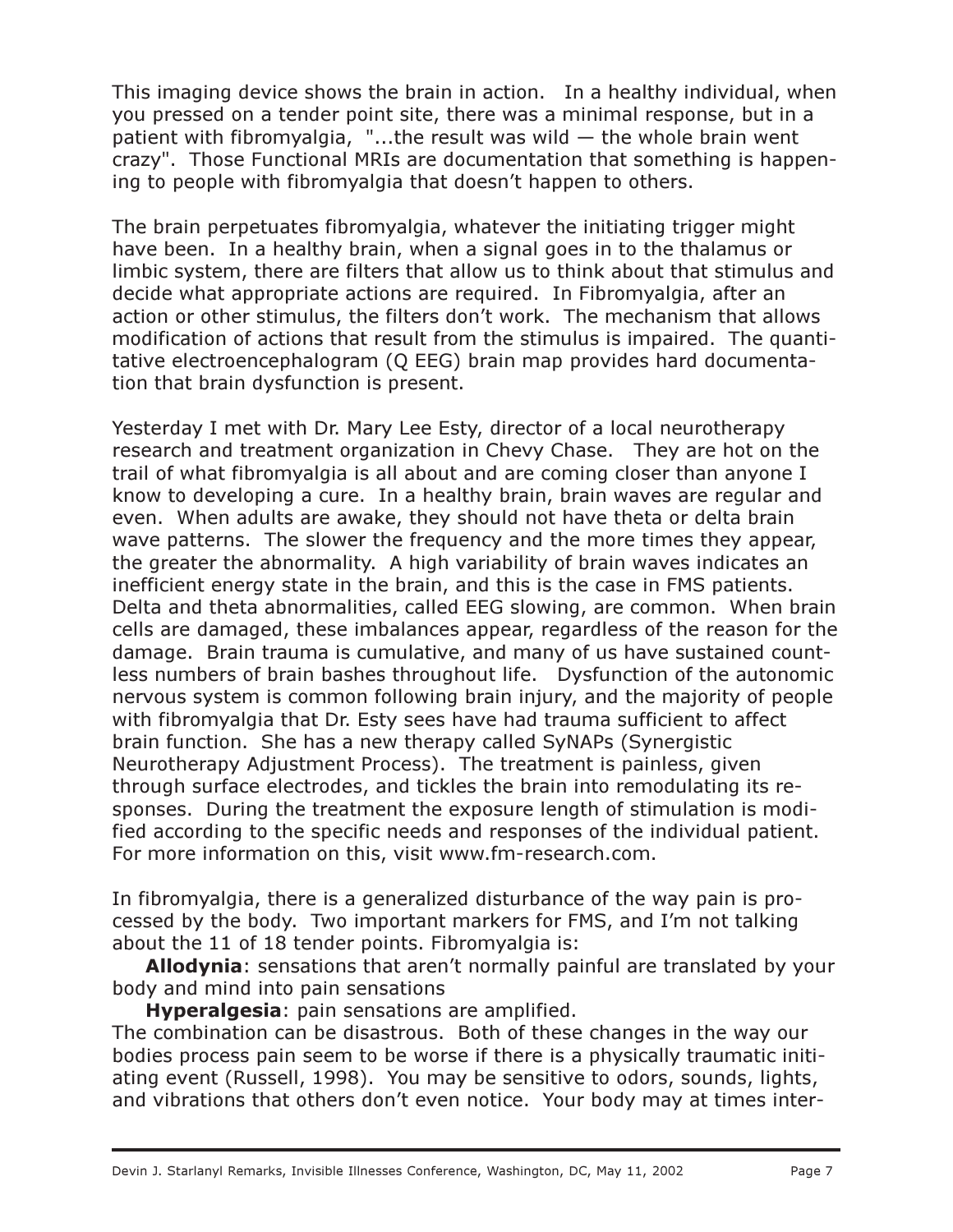pret touch, light, or even sound as pain. Your sleep is fragmented, and you often wake up feeling more tired than when you went to bed. You feel like you've been hit by a Mack truck. So many people mention this feeling that there was even a study about this. It was called the 18-Wheeler Sign. The study did not indicate that the manufacturer of the truck was significant :-}

One big perpetuating factor is lack of restorative sleep, and your doctor must work with you to find what you need to provide restorative sleep. Sleep, or the lack thereof, plays a crucial role in Fibromyalgia. You may not be getting enough sleep, or the right quality of sleep. You may have a host of other sleep-related problems. Besides specific tender points, allodynia and hyperalgesia, the essential symptom of Fibromyalgia is pain. A recent study found that norepinephrine can cause greater pain in about 80% of Fibromyalgia patients tested. This is another indication that the autonomic nervous system is dysfunctional in FMS. Our main regulatory system is not working as it should. The lead researcher, Dr. Martinez-Lavin, cautions that people with FMS should avoid adrenalin-like substances such as nicotine and caffeine. We should avoid preparations with norepinephrine, epinephrine, ephedra, ma huang, etc. In a recent article in Fibromyalgia Frontiers, this doctor says that anti-inflammatory medications are not very helpful in FMS. Pain should be targeted with centrally acting medications. We need anti-neuropathic medications. "It is clear that current analgesic therapy is insufficient in many cases." Thank you, Dr. Martinez-Lavin.

There is a genetic tendency to develop fibromyalgia. There are studies underway to find what genes are involved, including a total genome search for FMS-related genes. Approximately half of the children of a fibromyalgia parent will eventually develop FMS. The sooner FMS is recognized and treated, the more easily symptoms can be controlled if needs are identified and addressed. Each of us is unique and has unique needs.

Fibromyalgia is a biochemical disorder, and these biochemicals affect the whole body. You can't have Fibromyalgia only in your back or your hands. You either have it all over or you don't have it at all. If you have localized complaints, they are probably not caused by FMS, although it may be amplifying the local symptoms from another cause. Fibromyalgia is **not a catch**all, wastebasket diagnosis. It is not just achy muscles. Fibromyalgia is not homogenous. There are many subsets of Fibromyalgia. One study has separated some subsets into meaningful categories, and this separation may be a useful tool in the future to help decide which treatment regimens are more likely to help specific patients.

Fibromyalgia is not a mental illness, and must not be categorized as such. "There is now clinical evidence that Fibromyalgia represents a distinct rheumatic disorder and should not be regarded as a somatic illness secondary to psychiatric disorder" (Dunne and Dunne 1995). Fibromyalgia is not infec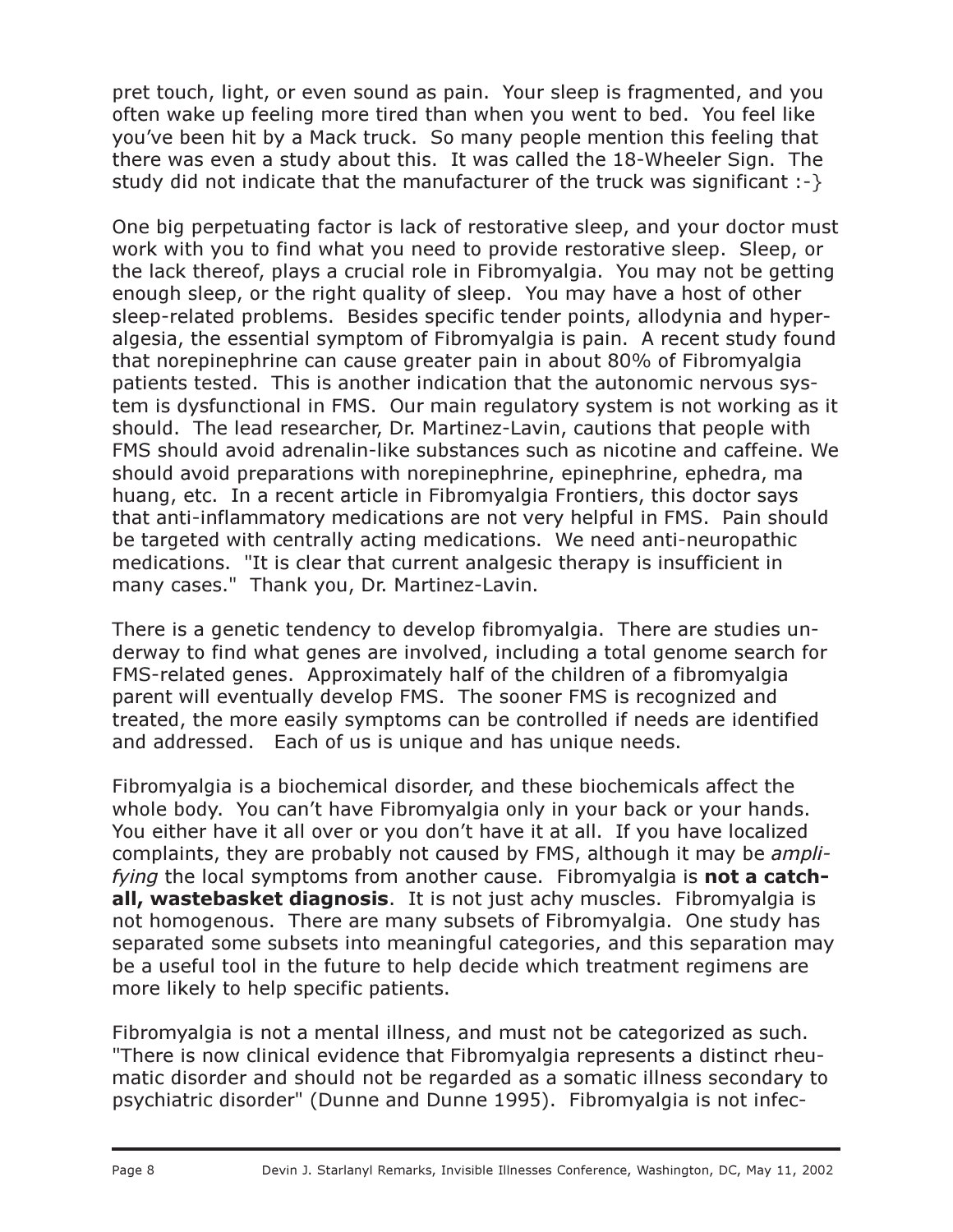tious. Infection from many causes can start the neurochemical cascade of fibromyalgia. This does not mean that FMS of itself is infectious. We must be very careful not to take something which may be a "finding", like a specific blood value found in some patients but not all patients, in fibromyalgia and assume it can be used as a specific *test* for fibromyalgia, separate from other conditions. This simply adds to the confusion.

The 11 out of 18 tender points of fibromyalgia came about because a group of doctors were trying to find something that all FMS patients have in common, so that they could define which patients could enter clinical studies for FMS. This criterion of 11 of 18 tender points was originally meant for patients accepted into clinical studies, not for diagnosis, so conclusions of the study would absolutely pertain to fibromyalgia. Since most FMS studies don't exclude coexisting myofascial pain, much research is suspect at any rate, because many of the symptoms often called FMS are often due to myofascial TrPs. FMS tender points hurt where pressed, but pressing a tender point does not cause pain in some other part of the body. FMS tender point count may decrease with proper medical treatment and self-care, but that doesn't mean that the FMS has been cured. It only means you have learned to deal with the perpetuating factors and co-existing conditions and have them under control.

There are no common specific diagnostic tests for fibromyalgia, but biochemical differences do exist. The tests are very expensive, some require a research laboratory, and the results are not specific to FMS. They show that we have metabolic abnormalities, energy producing abnormalities, and neuroendocrine imbalances. There is abnormal blood flow to regions of the brain. The cerebrospinal fluid shows discrete changes in cell differential count. Dr. Jean-Bernard Eisinger and his team in Toulon, France, may have found a noninvasive, easy and inexpensive way to test for fibromyalgia. His team found that patients with 11 or more of the 18 specified tender points were more sensitive to the pain of a blood pressure cuff. All of the patients that reported pain at a specific pressure had FMS, and none of the patients who didn't report pain at that pressure had FMS. The tension induced myalgia correlated to the tender point count with 90% accuracy. Sensitivity to systolic blood pressure may be a test for FMS.

Fibrofog is perhaps the most disabling, and the most life-disrupting symptom of FMS. People lose jobs, drop out of school, and are deserted by their family, become homeless. The brain can't function normally and you may not be able to describe what it is that is happening. Cobwebs have taken over all the chambers of your mind. You have lost control, and you can't explain why. And yet, to the world, you look just fine. Your family, friends and employer make impossible demands, and you feel guilty because you can't meet them.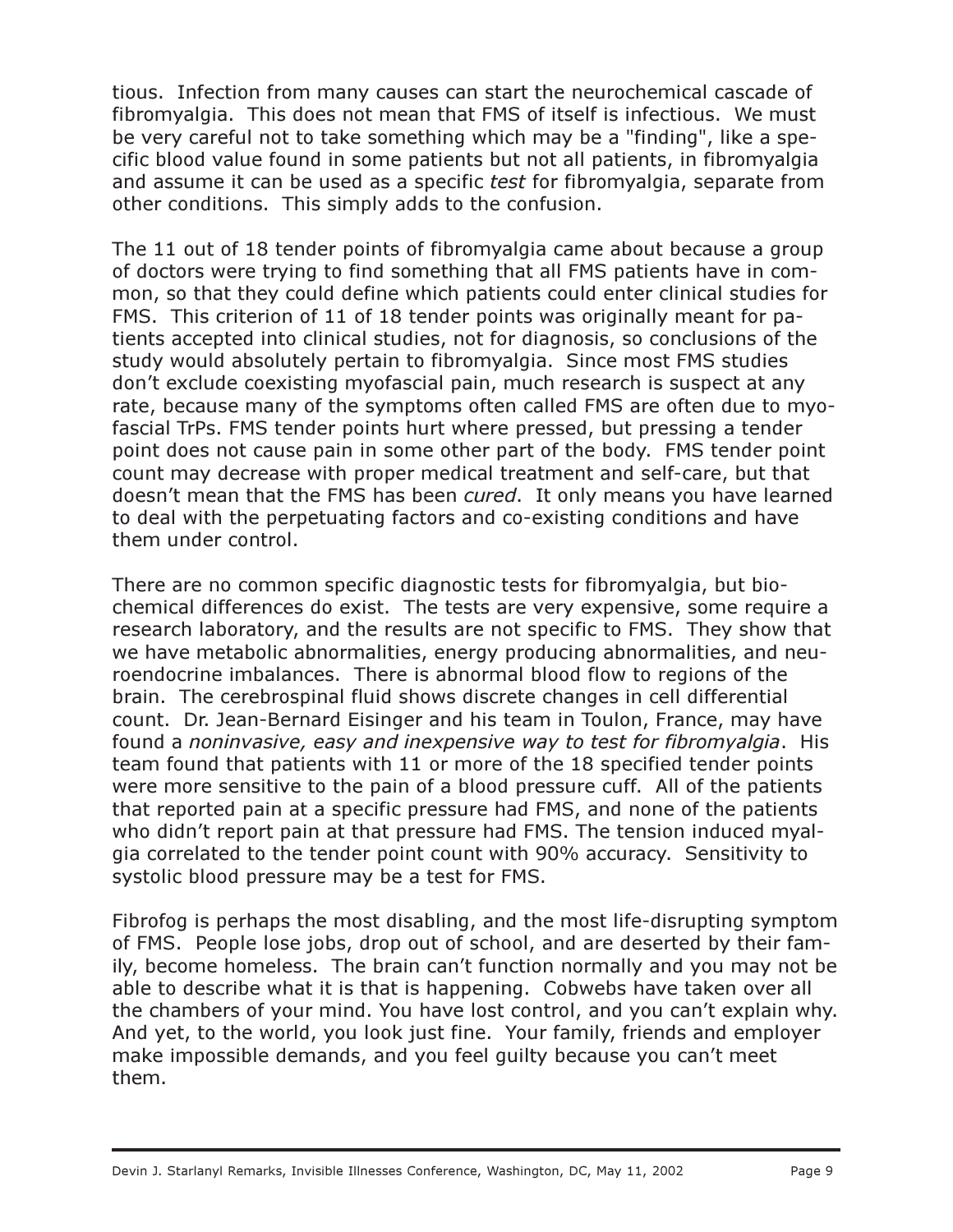Some of the answers may lie in glial cells. Glial cells are to the central nervous system what the myofascia is to the musculoskeletal system. They hold a key to cell permeability, which may also impact CFIDS, GWS, MCS and other invisible illnesses. Some cognitive deficits may be due to pain taking up so much of the thought-processing network that not much is left for other mental tasks. Decision-making may become nearly impossible, even for the most basic choices. Researchers at the University of Michigan have validated our cognitive deficits. They have shown that people with FMS have cognitive impairment that isn't related to age. Some cognitive functions exceed that of aging 20 years. Fibromyalgia patients reported lower memory capacity, less control over memory function, more cognitive deficits, and greater memory deterioration than a healthy group of people 20 years older, and the research showed that they were accurate in their assessments. These researchers also found that FMS patients did their very best to make the most of what they had. The deficits were not due to poor motivation. Fibromyalgia patients used more memory aids and memory improvement strategies and were highly motivated. If you feel as though you are diagonally parked in a parallel universe, this study shows that your assessment is correct. Don't ever berate yourself for not accomplishing more. Anything you do is deserving of praise. What is amazing is that in spite of insurmountable odds, so many of us succeed at moving through the obstacle course that is life as well as we do.

Fibromyalgia has a major effect on direct health costs, and as such, it is in the interest of many insurers, at least in the short term, to deny patients the health care they need. "It's All In Your Head" is a cheaper diagnosis for the insurance companies and HMOs in the short term. In the long term, this attitude costs the health care system more by creating sicker patients requiring more extensive services, further stressing medical resources.

Fibromyalgia seems to be the result of many neurotransmitter cascades. A neurotransmitter cascade is like a waterfall that starts at the top and bounces off rocks and ridges on the way down, wearing down rock, moving gravel, and changing the river as it goes. The neurotransmitter cascade can cause changes throughout your body, and many of these changes start cascades of their own. Once they get going, a combination of peripheral and central factors join in to make the changes chronic, and the result is what we call fibromyalgia. Each of us may have different "informational substances", which include peptides, hormones, neuromodulators, growth factors, interleukins, cytokines, neurotransmitters and similar substances disrupted in different ways. Each informational substance may be used in many different ways in your body and brain, and may affect many other informational substances. Think of yourself as a vast network of messages going on in three dimensions at all times, even when you sleep. The system of checks and balances in the body becomes chaos. The stress response of the body, the "flight or fight", "startle" or "freeze" responses, seem to be set on high and don't turn off easily. Some of us may overreact to a sudden noise or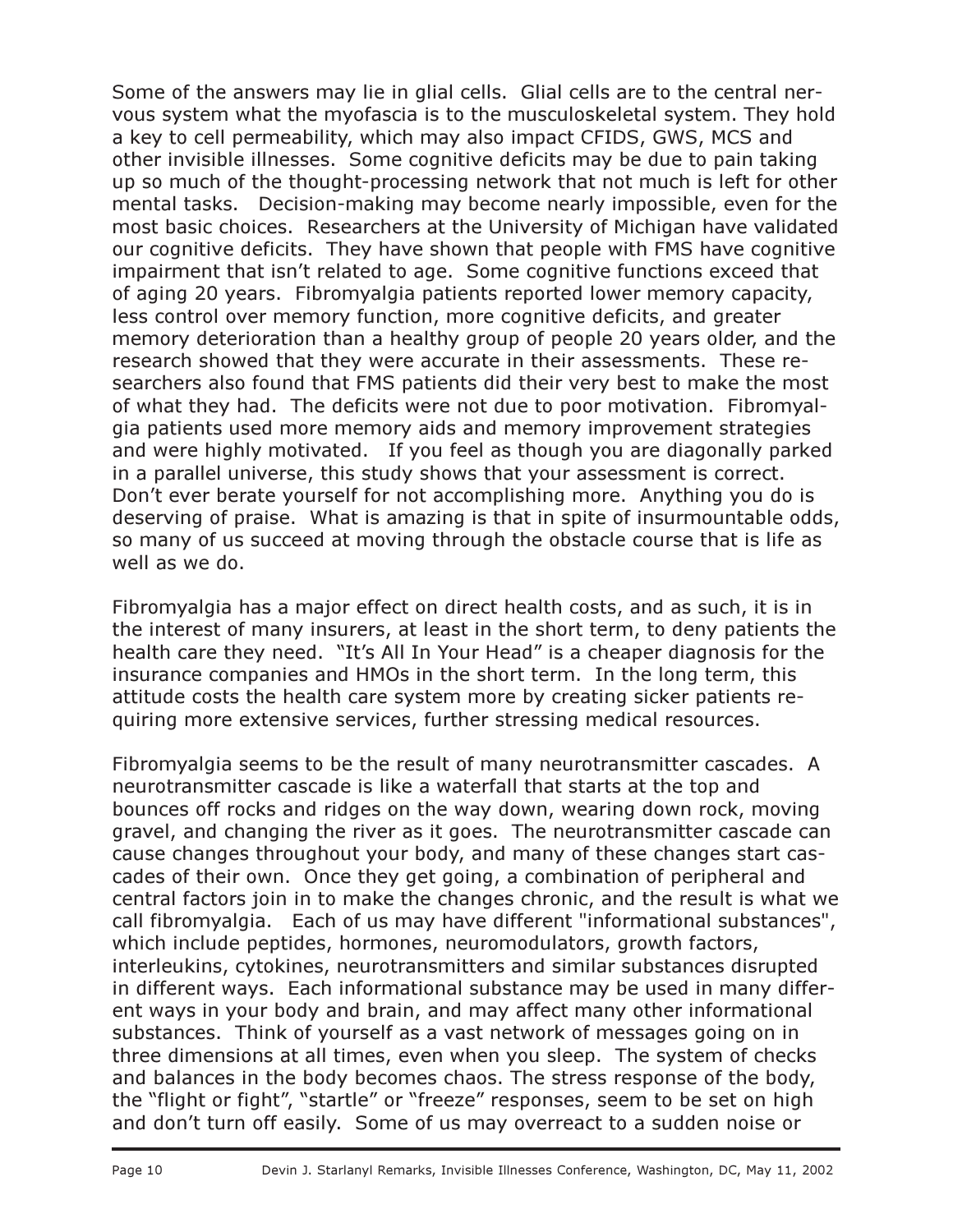event and go into panic or "startle" mode. Others may "freeze" like a deer caught in the headlights of a car. It can be hard to function when you are caught in one of these response patterns.

Anything that results in tissue injury, whether from physical trauma or biochemical damage, can cause hypersensitivity at the site of the injury. If there is repeated or continued trauma, other areas may develop hypersensitivity. This can lead to a state of "central sensitization", as your nervous system reacts to chronic, long-term pain in several ways. More nerve connections develop in your spine as a response to chemical damage caused by chronic pain. This multiplies the number of pain carrying channels you have. Neurotransmitters associated with transmission of pain also increase in number. Pain signals coming from outer areas are amplified. Your mind is constantly told that your body is being damaged and won't let you stop feeling the pain until you do something about it. Because any number of neurotransmitters and pain receptors may be involved, you may have to try many different medications (and therapies) before finding a combination that works well for you. Many physicians give up too soon. Pain is a major perpetuating factor. You need pain relief so your body and mind have a chance to work on feeling better. Otherwise, pain itself can consume your life. You can't concentrate on stretching exercises when someone is chewing off your leg. You need the pain under control so that you can concentrate on doing what you need to get better. Studies show that having others believe the pain of FMS is real is crucial to patients' quality of life and ability to cope (Seers, 1996). FMS amplifies pain, but myofascial trigger points cause pain — and many other symptoms.

CMP: FMS is not the same as chronic myofascial pain (Gerwin, 1999). It is fundamentally different in an important way (Simons, Travell and Simons, 1999 p 18.) There is no such thing as a fibromyalgia trigger point. Trigger points are part of myofascial pain (Simons, Travell and Simons, 1999), not fibromyalgia. Some of you may have been diagnosed with FMS, but you don't have it. Bodywide TrPs can give the impression of FMS. Myofascial TrPs need to be treated locally and their perpetuating factors addressed. Fibromyalgia needs to be treated centrally, and perpetuating factors addressed. All patients with one do not have the other.

Some of you may have never heard of myofascial trigger points and yet they're the chief source of your pain. Myofascia is the white sticky stuff you see around chicken pieces in the grocery store. It wraps around your muscles too, and networks through them, wrapping around each muscle cell and fiber. When it's healthy, it is flexible. Fascia forms a network connected from under your skin all the way down to your DNA, and can profoundly affect your health. Myofascial dysfunction is probably the most common cause of musculoskeletal pain. It is a major factor in primary medicine and just about every specialty you can think of. One change in the myofascia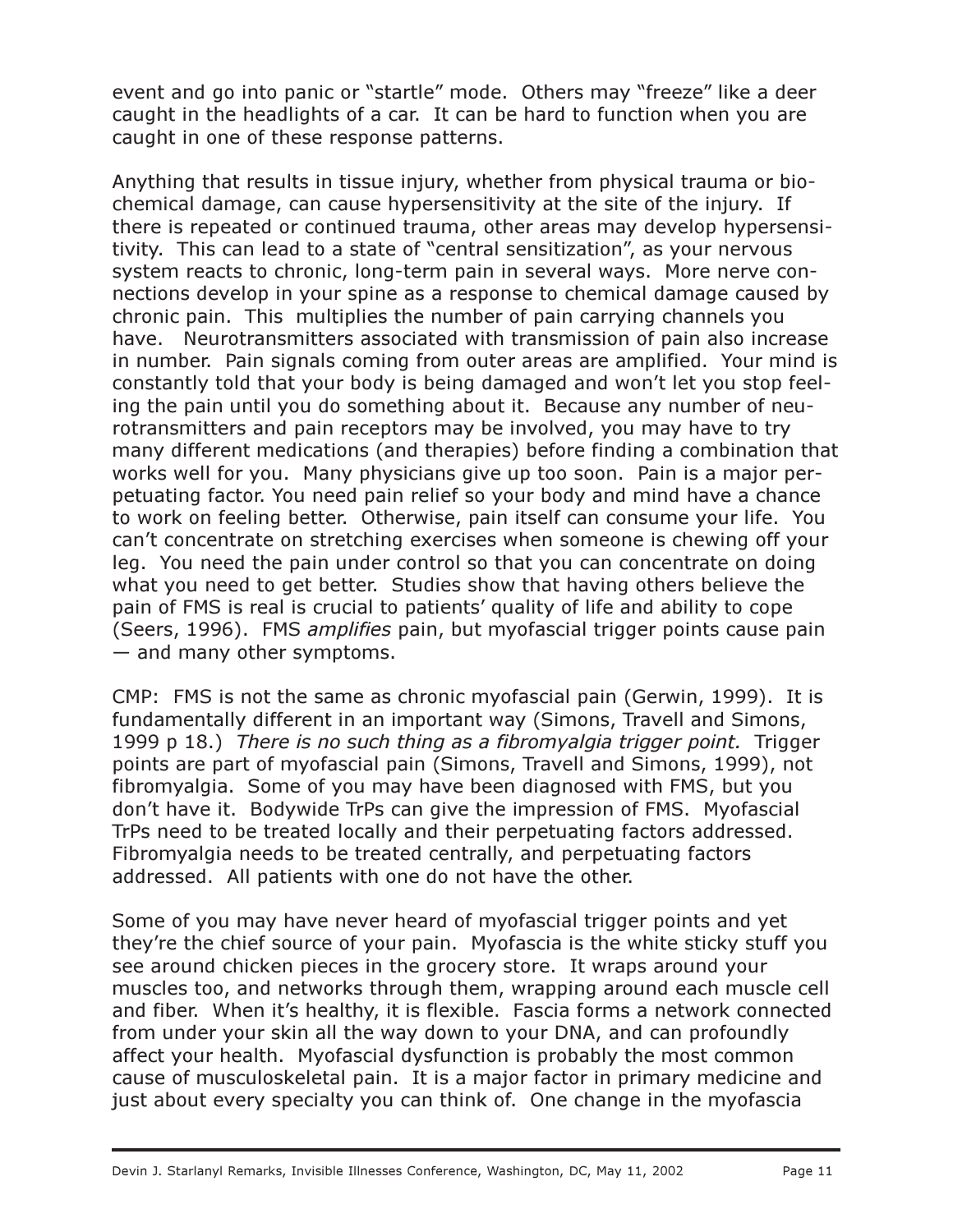can cause stress to the whole body. Myofascial restriction in one major leg joint means that it takes up to 40% more energy to walk. If two joints are restricted in the same leg, it can take 300% increase in energy expenditure just to walk. Are you feeling fatigued? This may be why. As myofascia tightens, TrPs can entrap nerves, blood and lymph vessels.

Myofascial trigger points are extremely sore areas in the muscle that you can often feel as lumps, nodules or ropy bands. Every TrP is associated with a ropy band, although you may not be able to feel it if your muscles have turned to concrete. You develop the taut band before you develop the pain. Myofascial TrPs cause weakness and muscle dysfunction before they cause pain. They cause pain at the end of the range of motion. When you stretch it hurts, so you stretch a little less, and you slowly use the use of your muscle. Active myofascial TrPs cause pain in specific referral patterns, and they also cause other symptoms. Janet Travell was JFK's White house physician. She wasn't his doctor feelgood who prescribed pain pills. She used spray and stretch and TrP injections to relieve his TrPs. She designed that rocking chair that everybody heard about, but nobody heard about the TrPs that made it necessary. Dr. David Simons was a pre-astronaut, the first man to see the curvature of the earth from space, hanging in basically a tin can suspended from a balloon. These were not two unknown doctors from East Varmint, Idaho, that nobody ever heard of. They wrote these marvelously detailed and referenced medical texts. So why isn't myofascial medicine taught in medical schools? Because it is difficult, it is complex, and it is time-consuming to learn. It takes palpation, observation and listening skills. It takes a paradigm shift in thinking. It is also marvelously cost effective and it works.

If Congress wants to solve the health care crisis, this is a great place to start. Get training in myofascial medicine in medical school and at the continuing medical education levels. Dr. Robert Gerwin right here in Bethesda is an expert on this. Tap into this resource and get going. We also need insurance codes for FMS and myofascial pain. The International Myopain Society is working on this. The amount of money that can be saved in the long run may make the difference in the health care crisis.

Trigger points can cause a runny nose, swollen glands feeling, sinus congestion, headaches, stiff neck, eye tearing, blurred or double vision, staggered walk, dizziness, imbalance, ear pain, ringing of the ears, difficulty swallowing or lump in the throat, unexplained toothaches, pelvic pain, diarrhea, belching, gas and bloating, shortness of breath. They can mimic pelvic inflammatory disease, prostate trouble, or heart attack. Appendicitis type pain. Painful intercourse, urinary urgency, rectal pain. You may have an infection that activates the trigger points and then the TrPs remain and perpetuate the symptoms until they are treated, even though the infection is gone. They can cause cardiac arrhythmias. Numbness of the hand and/or fingers can be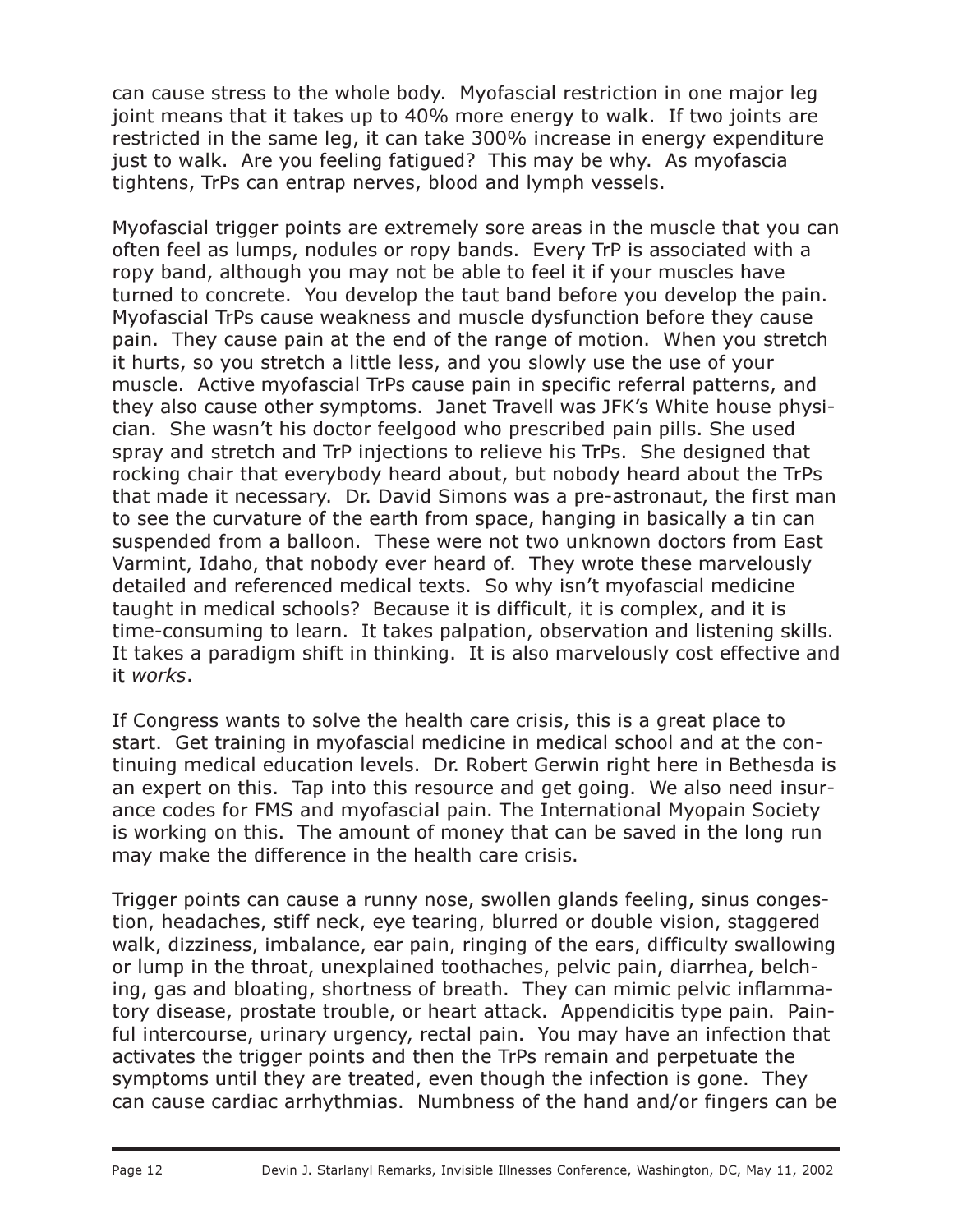caused by TrPs in your neck. Piriformis syndrome can be nerve entrapment and blood vessel entrapment as well as myofascial pain. They can cause carpal tunnel syndrome, thoracic outlet syndrome. Carpal Tunnel Syndrome is a description that means the nerve is being entrapped. Research shows that the most successful treatment long term is manual, not surgical. One must ask why and how the nerve is entrapped. The answer is usually myofascial. I have no idea how much needless surgery is performed on this condition alone, but research indicates that much of it can be remedied by proper manual therapy and attention to perpetuating factors. Readers of my books write me and say that they knew they had FMS because they recognized the pain patterns in my book. Those pain patterns are not FMS. They are diagrams of myofascial trigger points and their pain referral patterns. You can't have fibromyalgia in your hands or your neck or your back. If your knees are buckling and your neck is stiff, trigger points are probably at the bottom of your symptoms.

"Inactivating the related myofascial Trigger points and the elimination of their perpetuating factors appear to be important parts of early therapy to delay or abort the progression of some kinds of osteoarthritis." Simons, Travel and Simons 1999. Age doesn't cause osteoarthritis. The rest of your body is as old. Bones follow muscles. If muscles are contractured by TrPs, the bones are pulled out of alignment. Treat the TrPs and deal with the perpetuating factors.

We know the mechanism behind myofascial TrPs. They are caused by a thousand-fold increase in acetylcholine, a neurotransmitter, at the motor end  $plate - a place in the muscle where perves end. This causes an excess$ calcium release, which can contracture the muscle. A contractured muscle isn't the same as a tense muscle. It is physiologically contractured and shortened. If your muscle is weak due to TrPs, it cannot be strengthened. Work hardening and weight training only worsen the TrPs, causing them to develop satellite and secondary TrPs and giving the impression of a progressive disease. This spread is preventable, and reversible, but we must teach medical care providers that you cannot strengthen a muscle with a trigger point. Inappropriate care is a preventable perpetuating factor and the costs to us and to the health care system are unconscionable.

Even single trigger points can cause excruciating torture. When you have body wide trigger points with nerve entrapment, and the pain of them is amplified by fibromyalgia and your doctor wants you to take aspirin or acetaminophen, well.... While Congress is looking into the lack of myofascial training and FMS, better do something about the lack of chronic pain management.

The focus on both conditions is to restore maximum function with minimum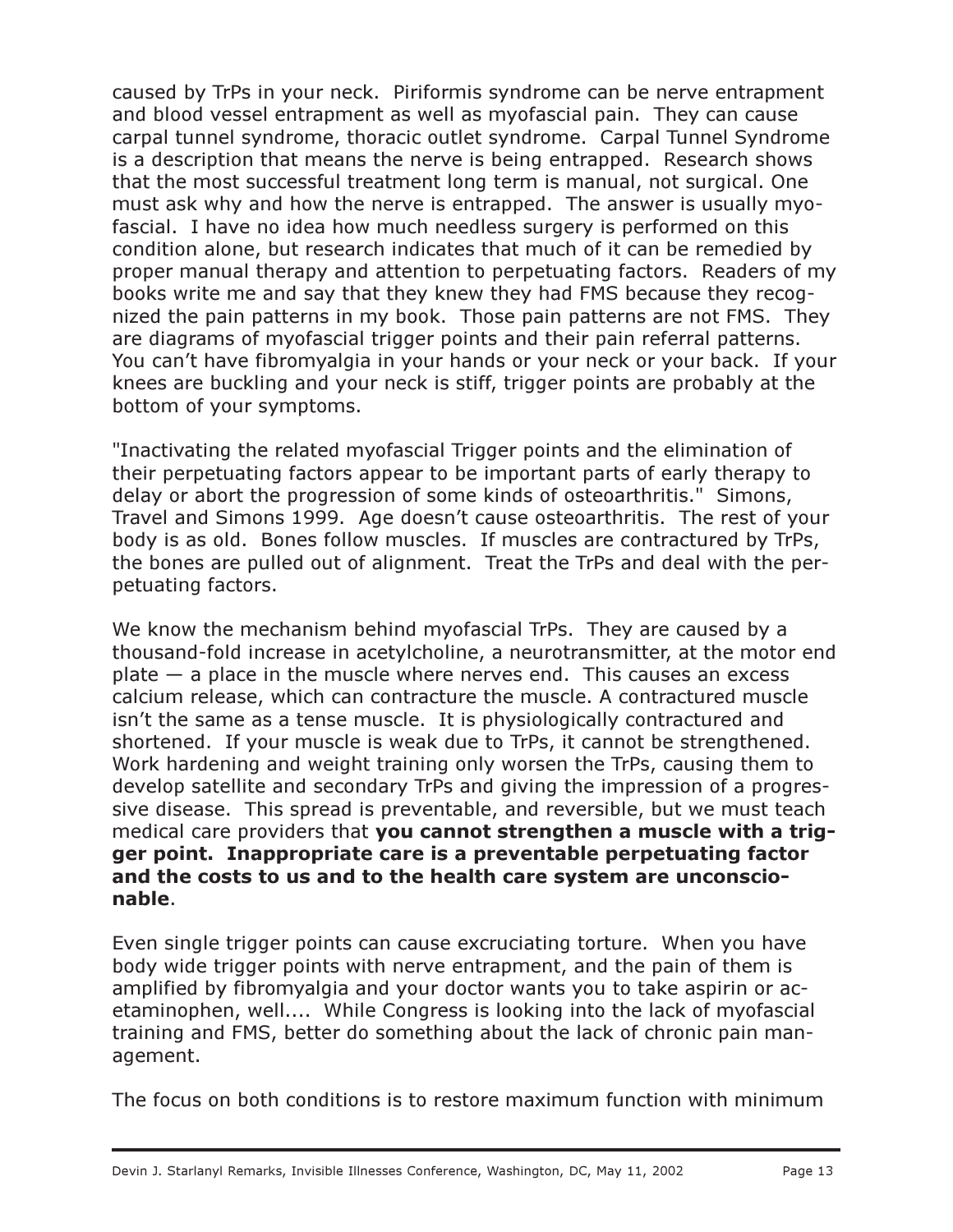pain. Some doctors, pharmacists and receptionists are treating us like addicts when the real issue is that the doctor and his employees are uneducated in the current findings on opioid medication and are in denial about the amount of pain someone with a multitude of these conditions may be dealing with. At times it seems as if we are in the Dark Ages of Medicine when it comes to chronic invisible illnesses. Let's turn on the light.

Chronic pain is not something you get used to. Your body makes less endorphins with time in response to the same stimuli. Doctors need to be trained in the management of chronic pain. We need adequate medicinal and nonmedicinal therapies to control pain so that we can function and have a reasonable quality of life. Returning to work should not be the only goal. Being able to attend to your needs, feed yourself and dress yourself and do food shopping does not mean that you can work a 40-hour week in a construction firm. If you work one 8 hour day and are unable to cook and eat due to pain and can't move the next day, that is not sustainable function. Cost effectiveness is important, but so is therapy effectiveness.

It is possible to take control of your life. No matter what your illnesses, it is possible to minimize their impact on your life. This takes support. This means that you, your medical care team, and your family and companions cannot be in denial about your illnesses, symptoms and limits. You can work within your limits to gently stretch them once you and your symptoms have been stabilized. Find out what  $-$  and who  $-$  are the perpetrating factors in your life. Develop self-advocacy skills. Build your support structure. Find or start a good support group. Support groups are for support. Not moan and groan clubs, but positive information sharing, compassionate and supportive structures. Pick your own support team. Find people you enjoy being with and who enjoy your company. Concentrate on positive aspects, and avoid negativity. Give your supporters space — have enough of them on your team so that you aren't always depending on one or two. Give support as well. Show interest in other people and in life itself. Join national support groups with newsletters. Use the Internet wisely. Be attentive and live mindfully. Even if you can only do a few things a day, do them well and with creativity. Modify, delegate and delete. Focus on ability instead of disability. You can exceed your limits, but know that if you push too hard too fast, there will be a price to pay.

Heroes aren't just the people who come through an acute crisis and keep going. Heroes are those who can deal with the daily grind of pain and symptoms that would wear away the hardest stone, without the support that those with more visible illnesses get readily. I am in awe of mothers who tend small children while dealing with these conditions. We contend with so many challenges just trying to make life livable, let alone tolerable, and often must make choices that are only tolerable rather than ones that are what we would really enjoy.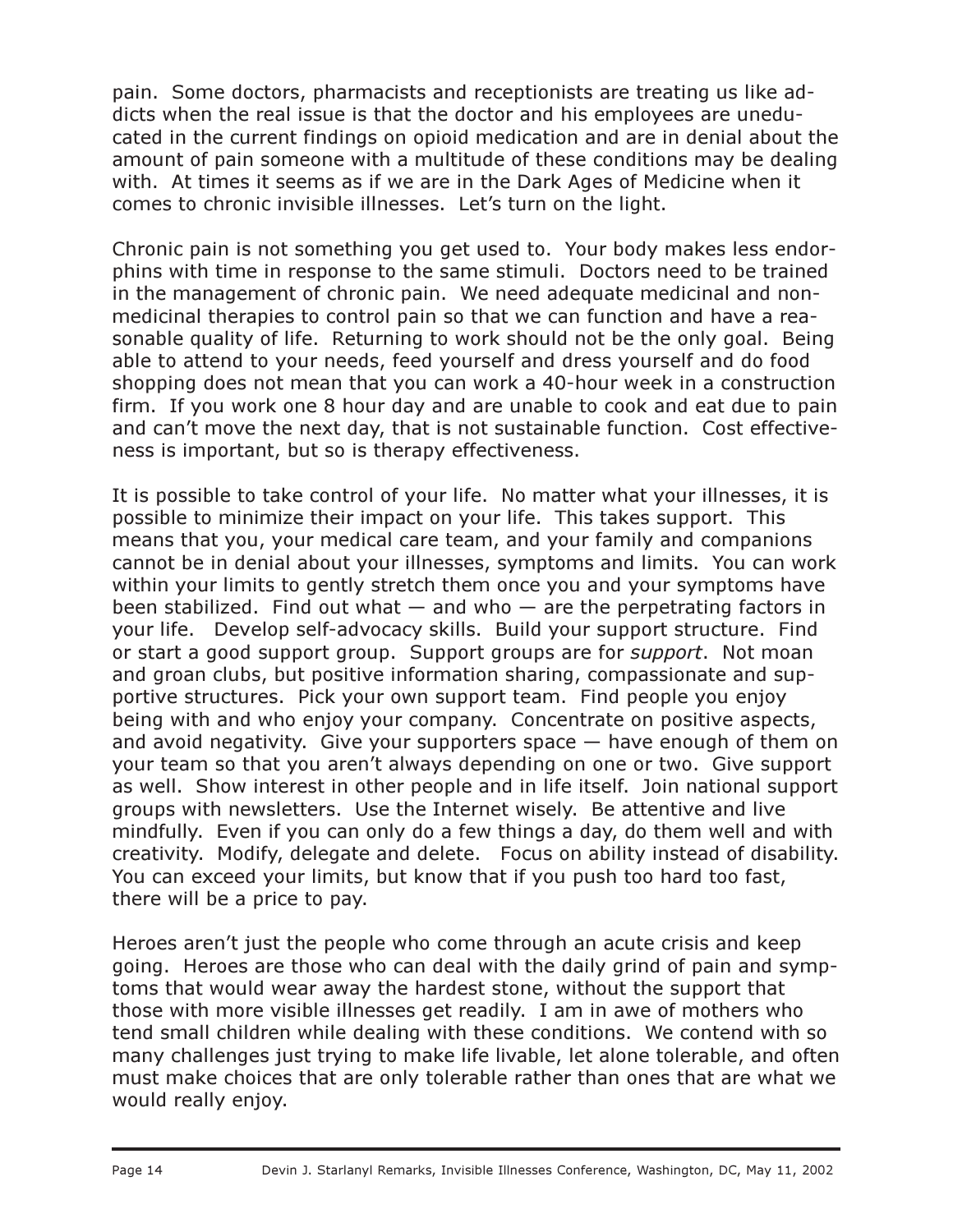Having your needs met is the essential difference between disability and ability. Sometimes it may look bleak, trying to find health care providers who are can diagnose and treat our conditions. We have come a long way. It's better today than it was 20 years ago. With the research now underway, it will be even better tomorrow. Information and documentation are empowerment.

Perhaps we can prevent some of the sensitization that is happening to so many of us today. There is a great need to launch a massive training effort in medical schools and continuing medical education. Physical therapists need to learn that you cannot strengthen a muscle with a trigger pint because it is already physiologically shortened and weakened by the Trigger point. Doctors and therapists must learn to look for why the muscle is weak. "Chronic fatigue" is a description and not a diagnosis, and doctors must learn the difference between that and CFIDS.

Our symptoms are no less difficult to endure because they have complex causes. There is no excuse for doctors and other medical team members not knowing how to track down perpetuating factors and what options are available to reduce symptom load and restore maximum possible function. If your doctors cannot help you, they should promptly send you to people who can. There are *always* options. Just because there is no one way for everyone doesn't mean that each of us can't find ways to feel a whole lot better. Life with invisible chronic illness can be an obstacle course. Our medical and legal and other systems should not be some of those obstacles.

The importance of becoming an educated health care consumer is not the problem. You can't consume what isn't available. Many of us suffer from chronic care malnutrition. Always remember that even though some doctors deny the existence of chronic invisible illnesses, there are others who know better, and they are working to understand all aspects of these illnesses. They are also working on symptom relief. They are the light at the end of the tunnel, and it beckons us brightly. You only need to look in the right direction.

My DO just told me that they have cut the Medicare reimbursements in half. He takes Medicare patients, but a lot of doctors don't because the reimbursement level is so low. Medicare and other insurance personnel need to be educated about the reality of these conditions. Most of us are as sick as we are because the medical care system failed us. The central nervous system becomes so sensitized that the pain is incredible, and yet we are often denied the very medications and therapies that would allow us to function. We are still in the Dark Ages of chronic pain care, and it is time to turn on the lights. When the lights do go on, I guarantee that those people who finally get their eyes opened will be aghast at what they see. We have been disenfranchised. We have been disbelieved. We have been dismissed. It's time for a change.